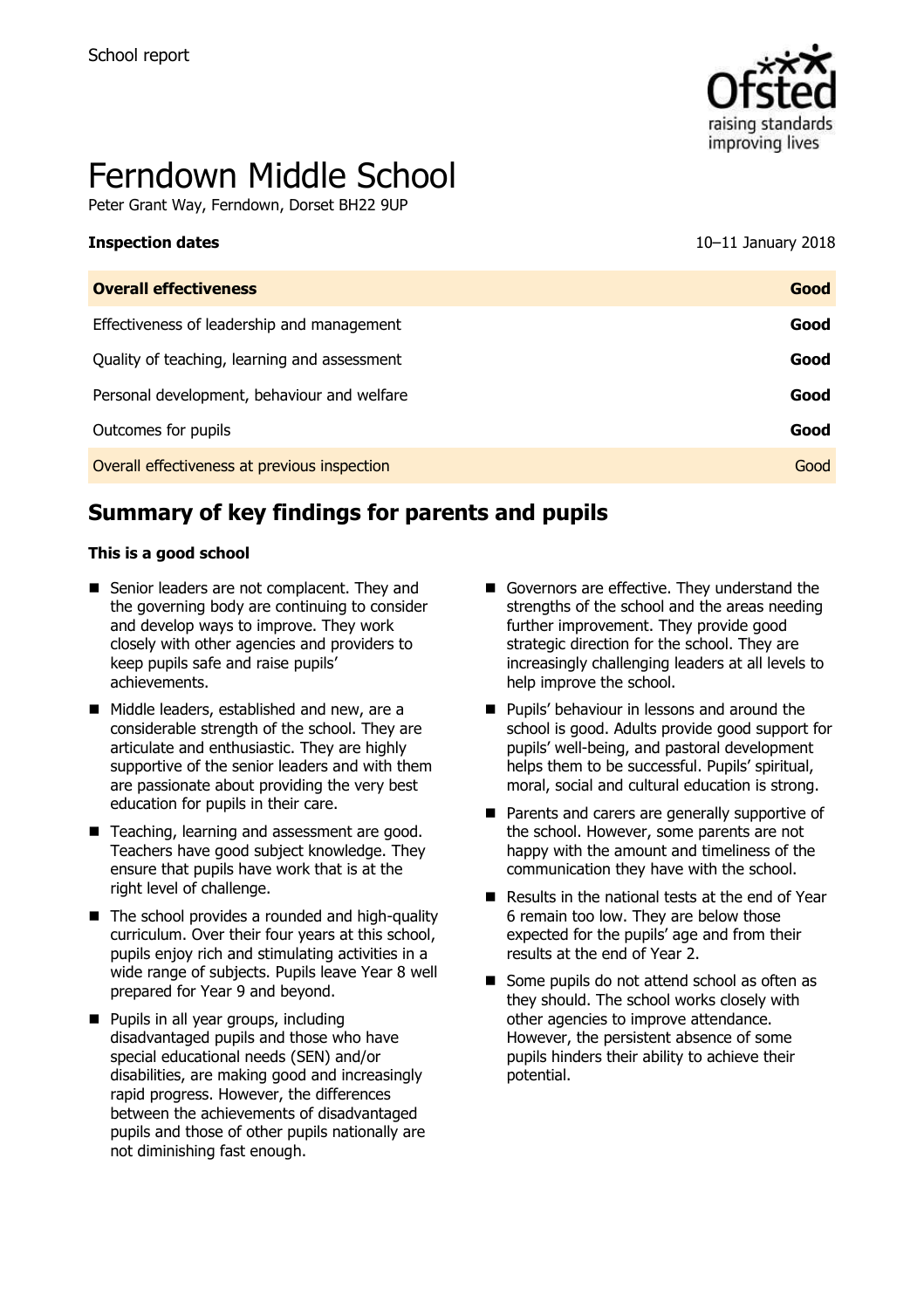

# **Full report**

### **What does the school need to do to improve further?**

- $\blacksquare$  Further improve the outcomes of pupils by ensuring that:
	- achievement improves in the end of key stage 2 national tests
	- the differences in achievement between disadvantaged pupils in the school and that of other pupils nationally rapidly narrow
	- new systems and procedures become embedded in day-to-day practice in all classes
	- all teachers continue to improve and develop pupils' use of modern technology
	- the attendance of those pupils who are persistently absent improves.
- Improve the timeliness and quality of communication with parents so that they feel listened to and can maximise the support they provide for their children's achievement.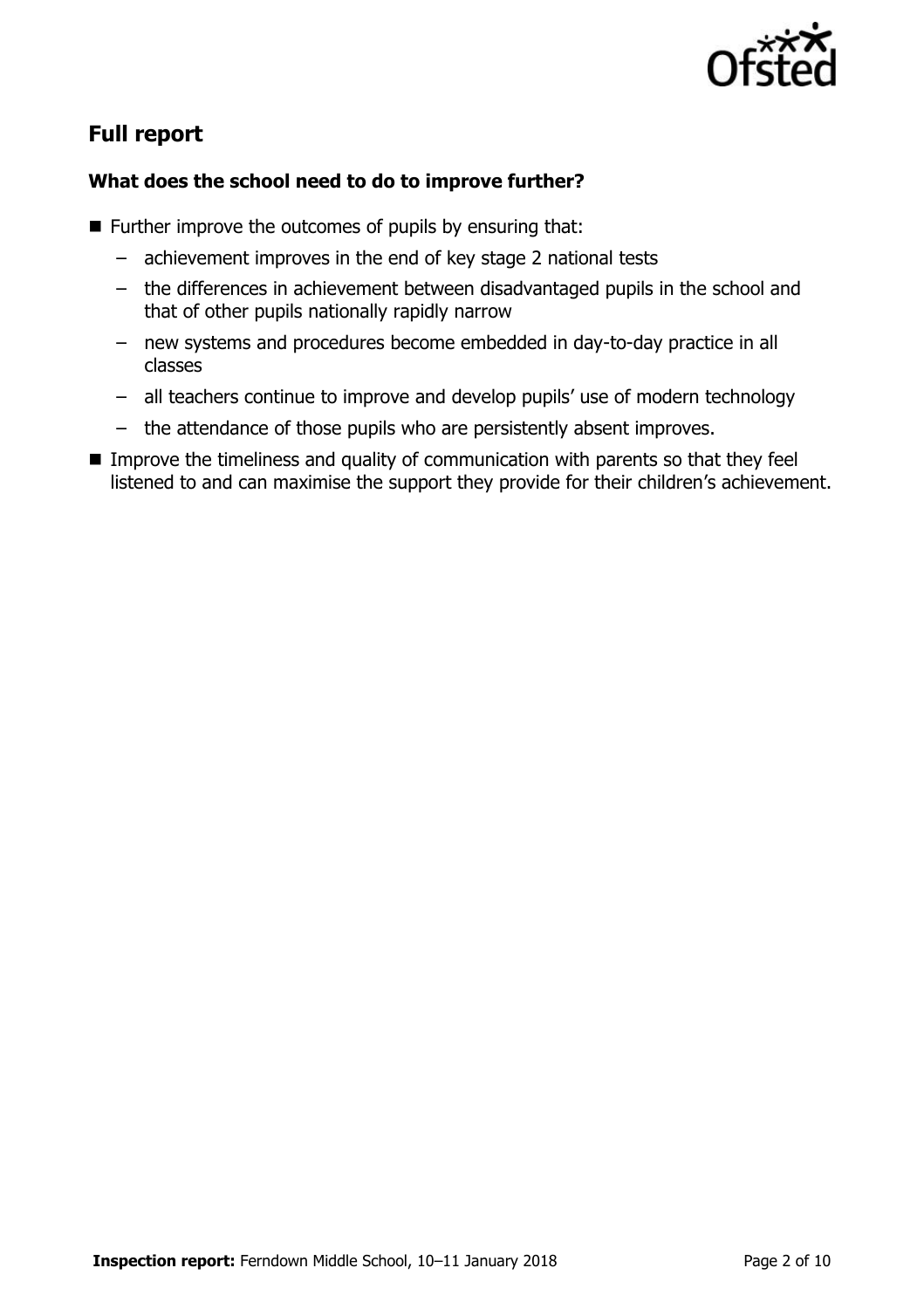

# **Inspection judgements**

#### **Effectiveness of leadership and management Good**

- School leaders and the governing body are determined to improve the low outcomes pupils reach at the end of Year 6. They are using the latest research and specialist external support to help pupils make more rapid progress in Years 5 and 6, in English and mathematics. Initiatives, for example to improve spelling, have a good impact on increasing pupils' accuracy and their vocabulary. The school is also involved in mastery research with Bournemouth University, with the result that pupils now consider more ways to solve problems. Nevertheless, there are significant residual gaps in pupils' learning in English and mathematics at key stage 2 that have a negative impact on the end of Year 6 national test results.
- There have been some significant changes at middle leadership level since the previous inspection. The staff in relatively new leadership roles are already having a positive impact. For example, there is an increase in the range and use of information and communication technology (ICT) to improve pupils' outcomes. Mathematics is now used and developed in other subjects, providing real-life experiences that are helping increase pupils' understanding. Other leaders, such as for SEN, behaviour and attendance, have adapted their roles to appropriately accommodate changes in government guidance and legislation. As a result, the capacity for continued improvement is strong, as middle leaders build their skills and influence further.
- Leaders regularly have pupils' work externally moderated to ensure consistency with other schools and national benchmarks. The joint observations with inspectors and analysis of pupils' work with middle and senior leaders clearly demonstrate the accuracy of their judgements. These judgements precisely triangulate with the school's own written records about pupils' achievements.
- The relevance, frequency and variety of homework and use of 'now tasks' (opportunities for pupils to improve their work) are regularly and methodically checked by middle leaders. This monitoring is increasing the quality of the pupils' work and their completion rates. Senior leaders are aware of the inconsistent use of assessment grids and responses to the 'now tasks' in different classes. They take appropriate action to increase the consistency so that they can be assured that pupils know what they have accomplished and what they need to do next.
- The curriculum time allocated to pupils in all year groups is adequate for all subjects. All leaders and managers report that they are treated equally well and that they, along with their subject, are respected and highly valued as part of the school's provision. A significant strength is the joint planning within the school and with Ferndown Upper School. As a result, pupils have rich, cohesive and varied learning experiences. The promotion of pupils' spiritual, moral, social and cultural development is thoroughly integrated into the taught curriculum and throughout the whole life of the school.
- The school's curriculum has been altered to reflect the changes to the national curriculum at key stages 2 and 4. Staff receive high-quality training to build on the new approaches to develop pupils' mastery skills and understanding in all subjects. In addition, because middle leaders work closely with Ferndown Upper School, they help to make sure that pupils make good progress and achieve well at the end of Year 8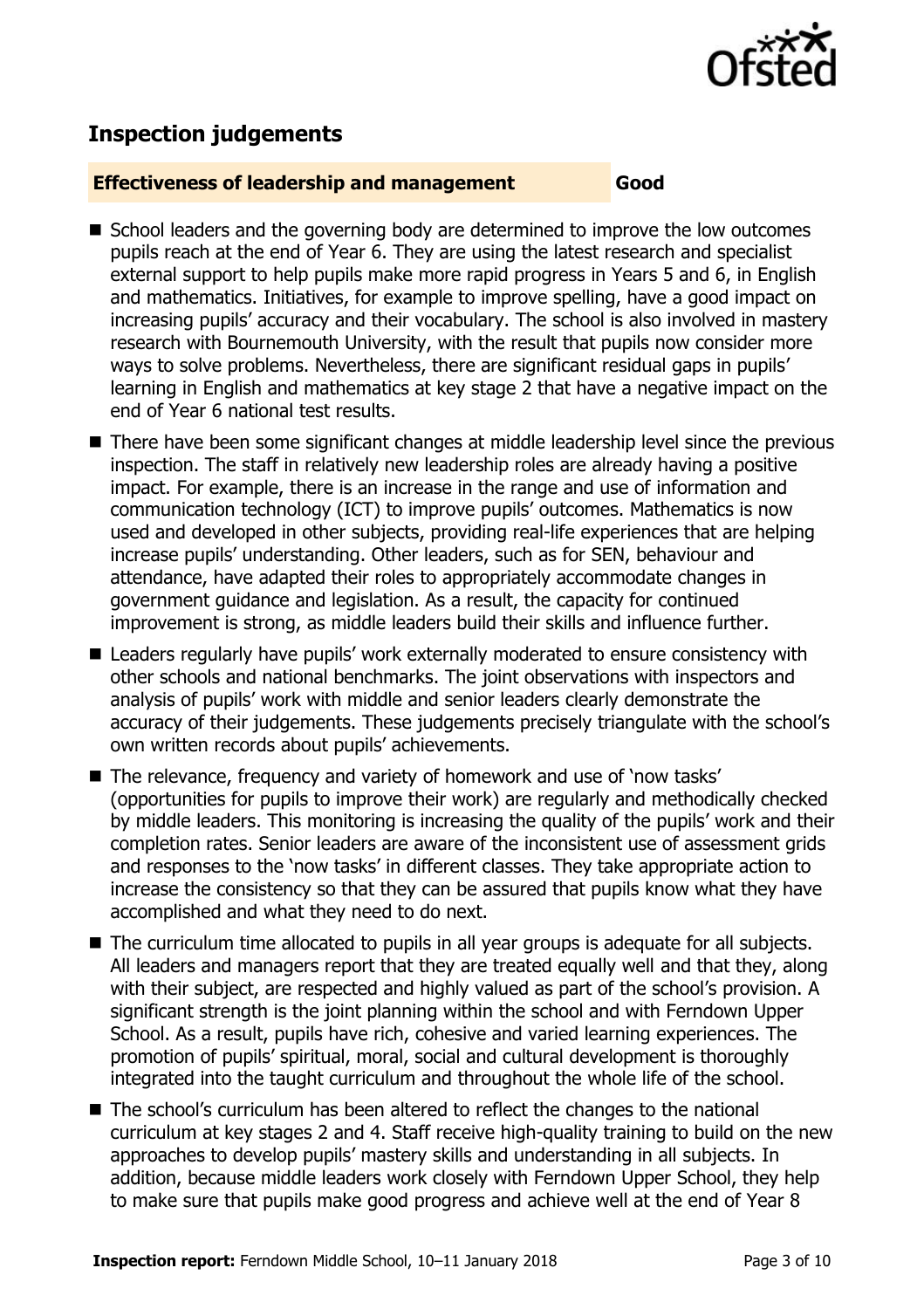

and beyond. Pupils leave Year 8 with good learning habits, and with a wide breadth of subject knowledge and skills. They are very well equipped to start Year 9.

- In response to parental concerns about bullying and pupils' well-being, the school has introduced a new programme as part of tutor-time. The aim of it is to increase pupils' resilience and to improve their mental health and well-being. This is part of a two-year programme that is being supervised by experienced external experts.
- SMART (specific, measurable, agreed, realistic, timed) targets are used for staff performance management. These are directly linked with the school's development plan. This enables leaders and managers to hold staff firmly to account for their work and to help staff see how their work is helping to drive school improvement. However, the targets used in the school's development plans are not as strong. Some do not have clearly defined milestones against detailed targets. More feedback from the comprehensive reports provided by middle leaders would assure them of what they could do to improve the quality of their reporting.
- Some parents report that they want better and timelier communication with the school. The school leaders and governing body are aware of this. Parents are provided with regular formal information about their children's achievements. Leaders are improving other information about what pupils are learning and what the school can do to support pupils and families. For example, new information about the identification and support for pupils with SEN and/or disabilities has been prepared and is due to be uploaded to the school's website.

#### **Governance of the school**

- The governing body is not complacent. Due to recent changes in its membership, the governing body is currently undertaking a review of its work, including redrafting its development plan to reflect these changes. It is using the standards set out under government guidelines and using the expertise of the National Governance Alliance.
- Governors are linked with subject areas where they take a strategic role, supporting and challenging staff. They receive detailed reports from the area leaders, which keep them very well informed about the work of the school, in addition to information supplied by senior leaders. Although governance links are not yet clearly identified in the subject leaders' development plans, it is intended that they will be, following the current governance review. Governors are also aware that the school's development plans need to have SMART targets to help them improve their work.
- The impact of the use of additional funding such as the pupil premium, sport premium, and Year 7 catch-up is strong. It is carefully tracked and checked by the school's senior leaders. The governing body reviews the checking of the senior leaders and holds them firmly to account.

#### **Safeguarding**

- $\blacksquare$  The arrangements for safeguarding are effective.
- The use of electronic systems to record pupils' behaviour patterns, along with notes of concerns raised by staff, enable all those with senior responsibilities to have a rounded view of pupils. They use this to keep abreast of concerns about families and to alert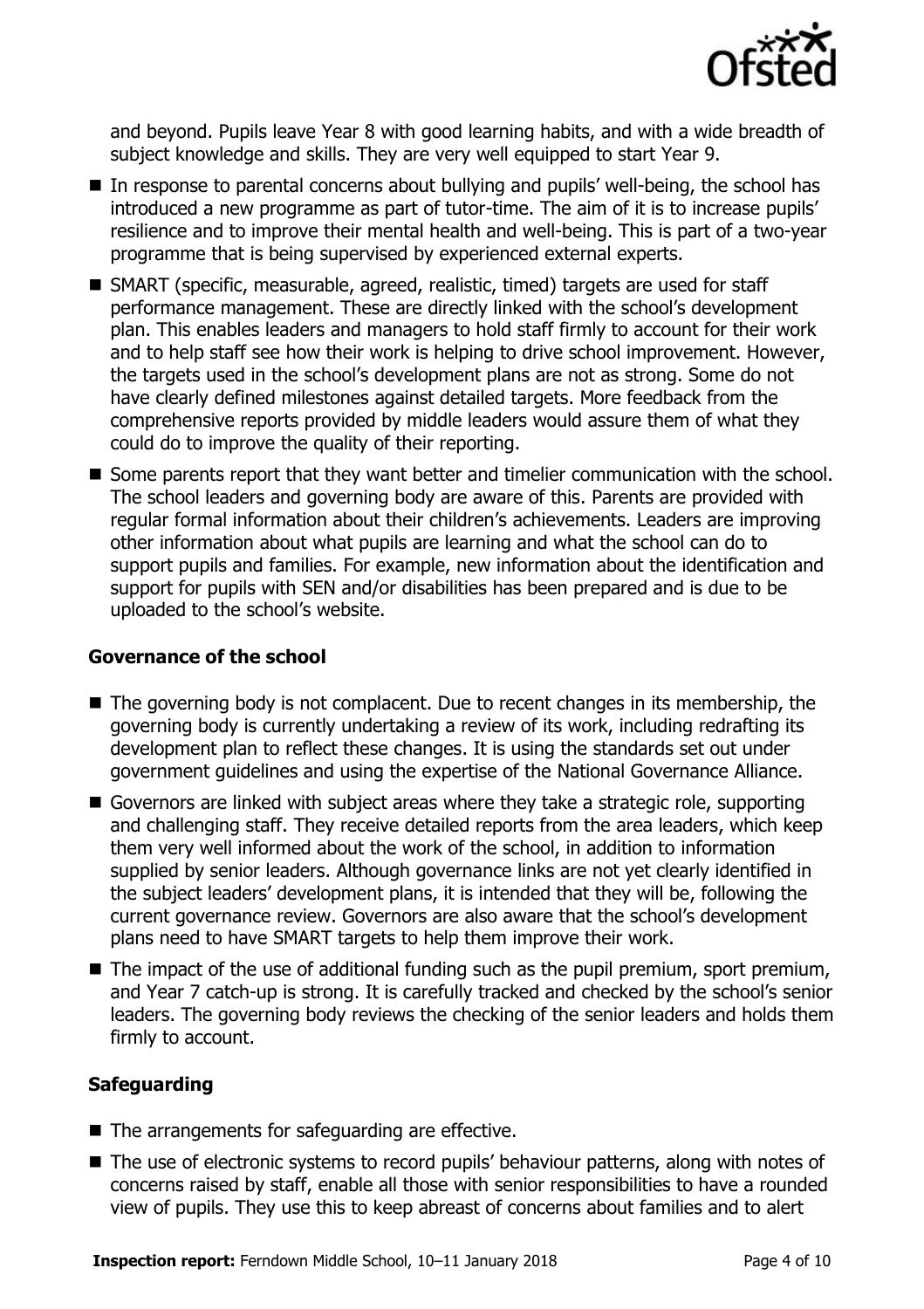

other agencies that need to know or that can provide additional support. Referrals to local authority safeguarding teams are timely.

■ Leaders and the governing body have ensured that child protection and safeguarding training for all staff is up to date and in line with statutory requirements. Staff receive regular updates and understand how, and to whom, they must report should they have any concerns. Those leaders with overall responsibility for the safety and safeguarding of pupils work collaboratively to ensure that pupils are kept safe, including where pupils use alternative provision.

#### **Quality of teaching, learning and assessment Good**

- The energy, vitality and high quality of middle leadership have a positive impact on teachers' expectations. Effective planning by teachers, along with good-quality support staff, enables pupils to make good progress. They have increasingly high expectations of pupils' learning development, with high-quality work produced in pupils' books.
- High-quality training and involvement with feeder schools and Ferndown Upper School is helping to drive school improvement. As a result, pupils follow a good-quality, diverse curriculum in Years 5 and 6. Teaching successfully builds on pupils' knowledge and understanding ready for Year 9 and beyond, helping to provide pupils with a strong key stage 3 skills base.
- Homework is regularly set for all subjects, marked and used to inform teachers' planning. It is purposeful and is having a positive impact on pupils' achievements over time.
- $\blacksquare$  In lessons, teachers generally set targeted work for individuals that is suitably challenging for them. Pupils also have the opportunity to challenge themselves. An extended challenge written on the interactive white boards is always available for all pupils to try in lessons.
- Learning expectations and individual targets are regularly shared with pupils. However, they are not consistently explained in all classes. Teachers generally use 'now tasks' to give pupils the opportunity to revisit their work and make any corrections before moving on to new work. When given the appropriate time and used consistently, 'now tasks' are helping pupils to improve their work. However, pupils' responses are not consistent across classes and the self-assessment grids that pupils are expected to use are not always revisited at the end of topics.
- Through discrete computing lessons, pupils have learned to programme and control equipment. Other subjects have made less use of computers in the past. Following a thorough review and evaluation of the use of modern technology, this is changing. Pupils now access computers in a wider range of subjects, for example to construct spreadsheets and construct graphs. The leader for computing is fully aware of where further improvements are needed, and these are well planned.
- There is an appropriate graduated approach to supporting pupils with SEN and/or disabilities. Leaders make sure that staff are aware of those pupils who have been identified as needing extra support during the school day, and at what level. Staff are provided with strategy checklists to help them carry out any recommendations from specialists to support pupils' learning.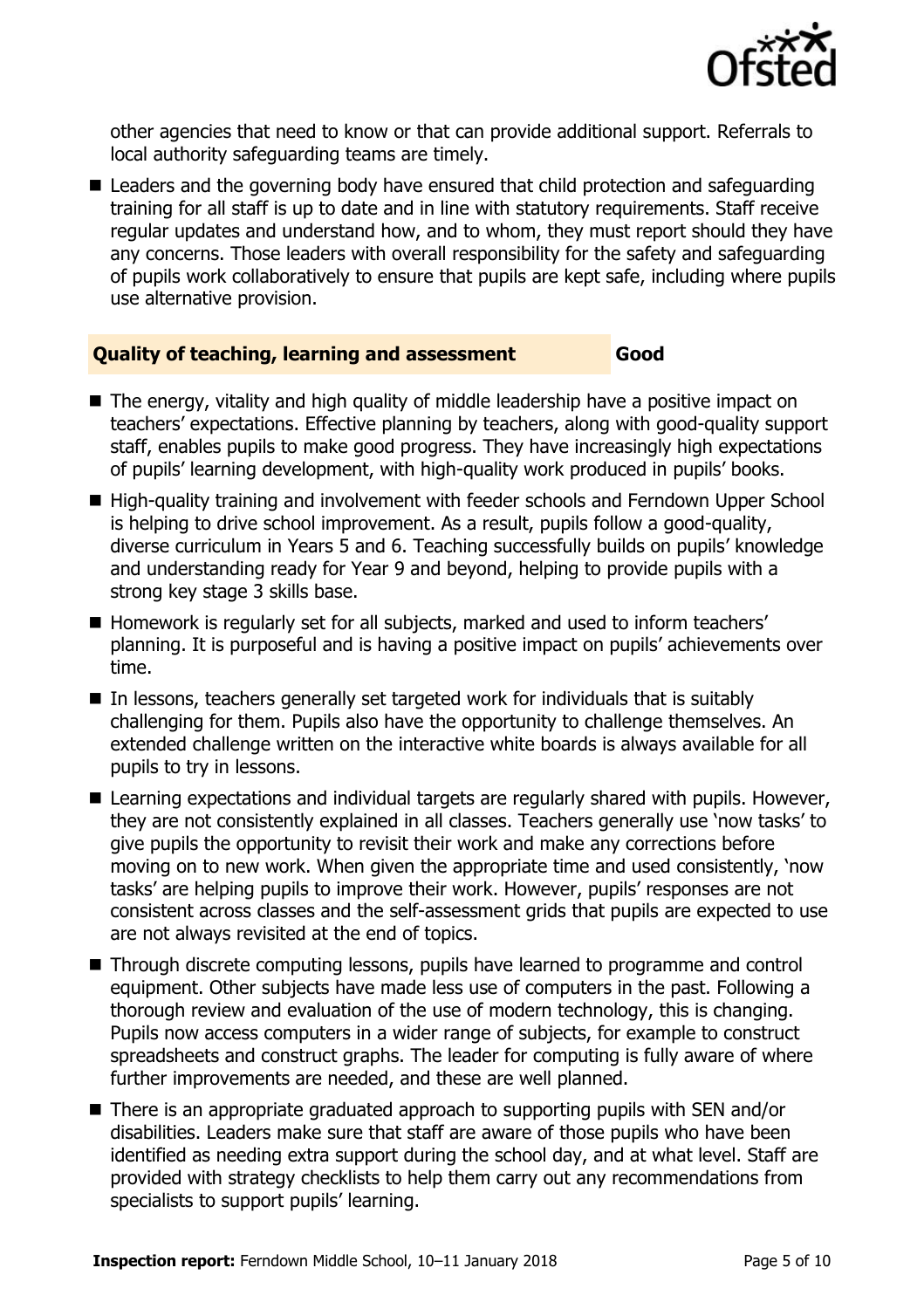

#### **Personal development, behaviour and welfare Good**

#### **Personal development and welfare**

- The school's work to promote pupils' personal development and welfare is good.
- The school has introduced a new programme to build mental health resilience in all pupils in tutor time. For those pupils who need greater levels of support, the school has well-trained specialist emotional support assistants available when needed.
- **Pupils are proud of their work, as seen by the presentation in their books. Work on** display in classrooms and in corridors is well cared for and looked after by pupils.
- The school builds on the pupils' prior learning and personal development initiated in pupils' first schools. Personal, social, health and citizenship education is further developed during their middle school years, helping to provide a smooth transition into Year 9 elsewhere. When they leave Year 8, pupils have acquired good learning techniques and knowledge of themselves as learners and young people.
- Careers information is appropriately targeted for each year group. Close links with Bournemouth University show pupils what higher education courses are on offer locally. Pupils gain a good understanding of the world of work. For example, an increasing range of enterprise activities enables pupils to gain experience of applying their understanding of business transactions to minimise costs.
- **Pupils get to hear and see the rule of law and justice being applied for themselves by** visiting magistrates' courts. This builds on the work they have conducted in lessons, heard about in assembly and discussed in tutor time on fundamental British values. Pupils have a good appreciation and knowledge of their rights and responsibilities as set out by the United Nations.
- Combined with good-quality teaching in lessons, visits from police officers enable pupils to learn how to keep themselves safe, in and out of school.

#### **Behaviour**

- $\blacksquare$  The behaviour of pupils is good.
- Behaviour and attitudes to learning are consistently good in lessons. Pupils display positive behaviour to learning and are encouraged to express their views and opinions at appropriate times. Should pupils wander off task, their behaviour is challenged by staff.
- **Pupils report that behaviour is not perfect but that generally issues are addressed.** They understand the different types of bullying and how to keep themselves safe, for example from bullying online.
- Some parents and pupils had concerns about pupils' behaviour. In particular, behaviour in corridors was reported as sometimes being intimidating for some pupils. Staff are aware of these concerns and have put in place one-way systems and patrols by staff during break and lunchtimes. Staff recognise that there are 'pinch-points' due to the design of the buildings, which can cause disruption.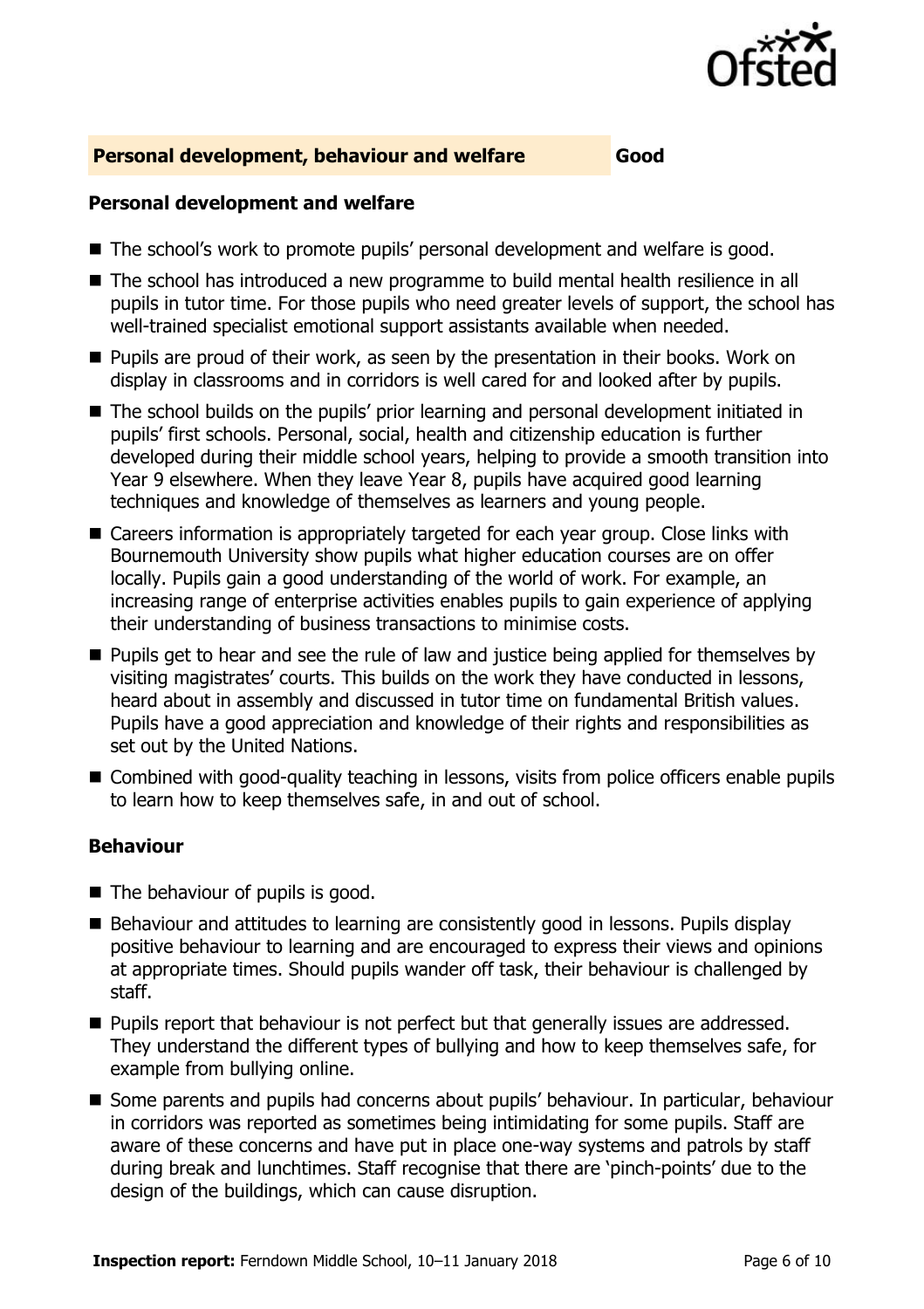

**Pupils'** attendance is slightly below average, but is improving, with persistent absence reducing. The school works appropriately with the local authority and other agencies to secure and increase the attendance of pupils. Nevertheless, some pupils do not attend school as often as they should.

#### **Outcomes for pupils Good**

- Because of strong leadership and good-quality teaching, pupils make good progress over their four years in this school.
- Baseline testing in English and mathematics is generally conducted in Year 4 before pupils join the school. Pupils' progress in each year group is good based on these generally low starting points. Nevertheless, compared with national figures and pupils' own starting points at the end of Year 2, the results in the national test at the end of Year 6 remain low.
- The achievement gap between disadvantaged pupils and other pupils remains. Leaders are closely monitoring the progress of this group to ensure that disadvantaged pupils achieve as well as other pupils.
- The achievement of pupils who have SEN and/or disabilities is good. They are carefully tracked and monitored by school leaders. Wherever possible, in-class support is provided so that they learn alongside their peers.
- The most able pupils are also making good progress because of more challenging activities being provided for them.
- Pupils' weaknesses in writing and grammar are being tackled in all subjects. Staff take regular opportunities to encourage pupils to read in class, which they do with increasing confidence and fluency. Mathematical mastery is also being developed across all subjects in meaningful ways.
- In art and design, design and technology, and food technology, pupils gain a wide range of experiences that prepare them very well for the new GCSEs in these subjects. Their drawing skills are very competent. They produce accurate isometric and orthographic projections to represent 3D artefacts. Their ability to use ellipses and graphical construction techniques means that they can construct very accurate and realistic representations of things such as wine bottles.
- Pupils use a suitable range of media and materials and there are several innovative projects in which they develop and demonstrate good design ideas, leading to wellconstructed products. The range of creations they produce in food lessons develops their strong nutritional awareness as well as developing their mathematical skills in proportion. Pupils are increasingly using electronic devices in projects. However, they are unclear about some concepts, for example the differences between light bulbs and light-emitting diodes.
- Pupils' knowledge, understanding and progress in history, geography, music and religious education are equally strong. Again, because of the firm foundation that they get in these subjects, they are able to move seamlessly into Year 9 in Ferndown Upper School.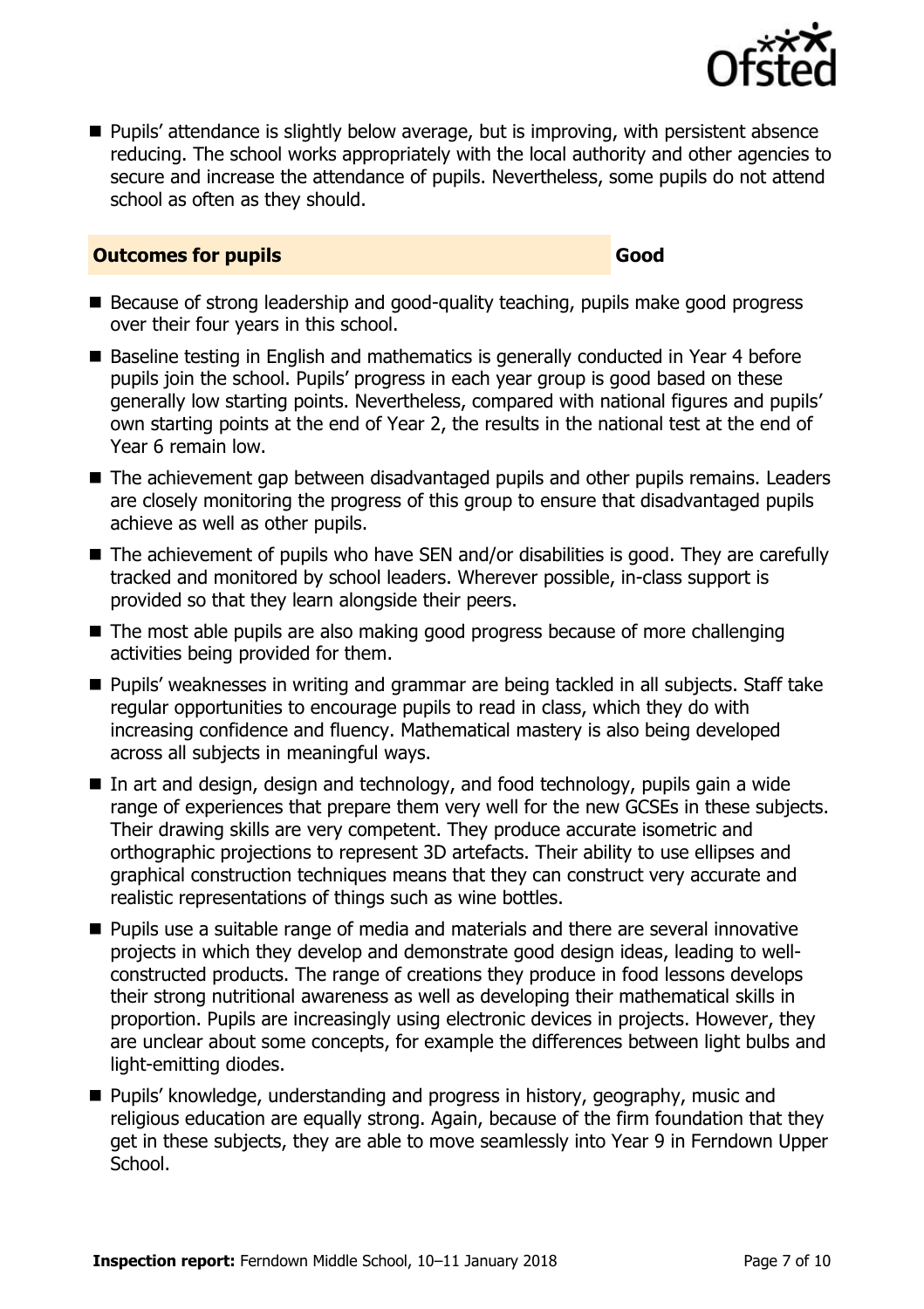

# **School details**

| Unique reference number | 113878   |
|-------------------------|----------|
| Local authority         | Dorset   |
| Inspection number       | 10042681 |

This inspection of the school was carried out under section 5 of the Education Act 2005.

| Type of school                      | Middle deemed secondary       |
|-------------------------------------|-------------------------------|
| School category                     | Maintained                    |
| Age range of pupils                 | 9 to 13                       |
| <b>Gender of pupils</b>             | Mixed                         |
| Number of pupils on the school roll | 543                           |
| Appropriate authority               | The governing body            |
| Chair                               | <b>Paul Tuttiett</b>          |
| <b>Headteacher</b>                  | Gillian Allen                 |
| Telephone number                    | 01202 876556                  |
| Website                             | http://fernmid.dorset.sch.uk/ |
| <b>Email address</b>                | office@fernmid.dorset.sch.uk  |
| Date of previous inspection         | June 2014                     |

#### **Information about this school**

- There have been considerable changes to the teaching staff, management and leadership roles since the previous inspection.
- The school uses The Forum Centre in Blandford as an alternative provider, when needed.
- The school does not meet the current government floor standard at key stage 2.
- The school meets the Department for Education's definition of a coasting school based on key stage 2 academic performance results in 2014, 2015 and 2016.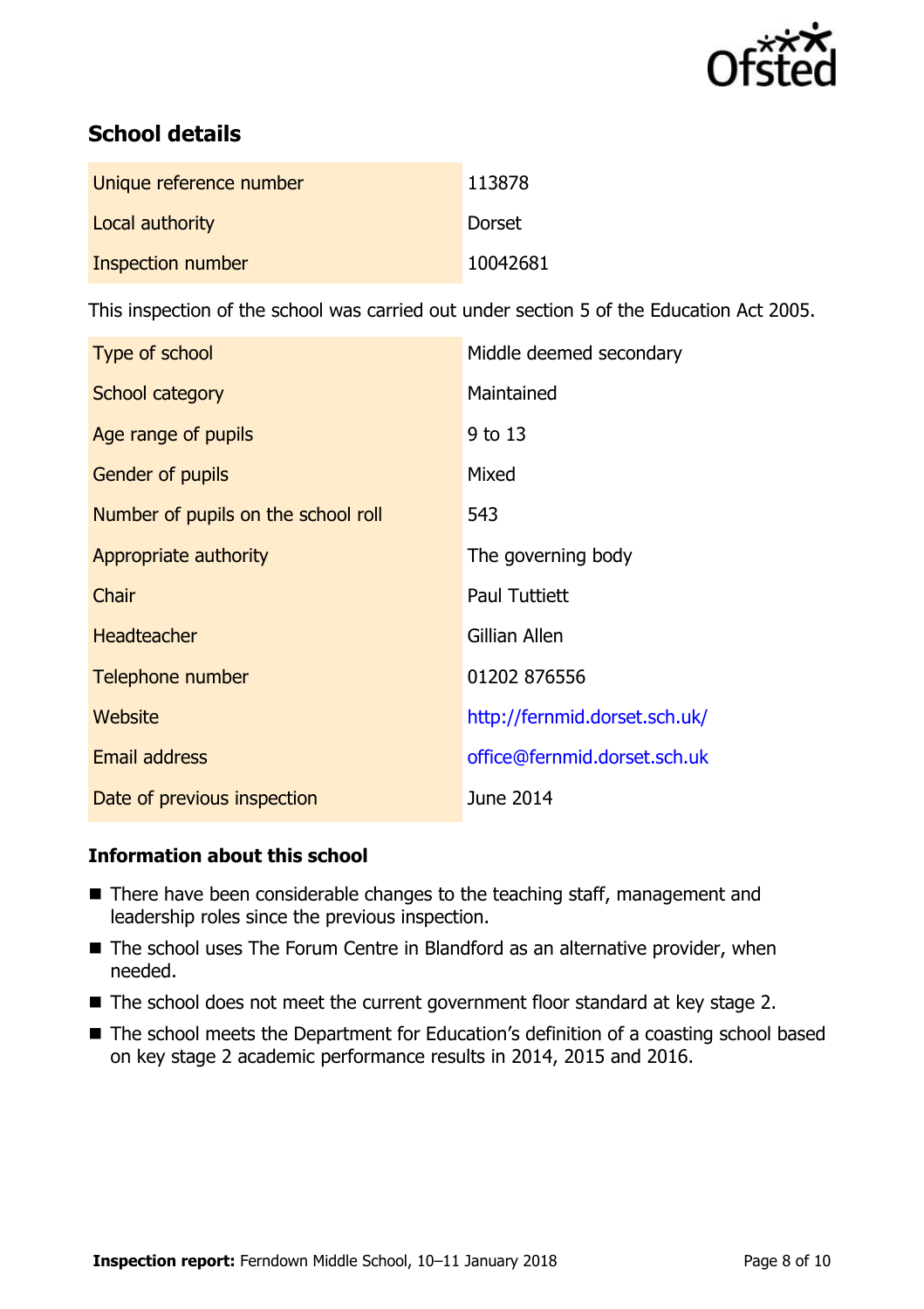

## **Information about this inspection**

- The inspectors worked with the senior and middle leaders throughout the two days. They conducted joint observations of pupils learning and reviewed pupils' work with them. They also met with members of the governing body, the SEN coordinator, a representative from the local authority and the school's improvement partner.
- The inspectors talked with different groups of pupils, a parent and the headteacher of Ferndown Upper School.
- The inspectors scrutinised the quality of pupils' work, listened to them reading in class and talked with pupils about their school work. The inspectors also observed pupils learning in lessons, without leaders present, and when not in class.
- The inspectors took account of the 58 responses by parents to Ofsted's online questionnaire, Parent View, and a letter from a parent. The 109 responses by pupils to Ofsted's electronic questionnaire were considered, as were the 38 responses submitted by staff.
- The inspectors considered a wide range of documentary evidence, including records relating to safeguarding, the quality of teaching, the curriculum, assessment information, the school's self-evaluation and action plans.

#### **Inspection team**

| Steffi Penny, lead inspector | Her Majesty's Inspector |
|------------------------------|-------------------------|
| Non Davies                   | Ofsted Inspector        |
| <b>Colin Logan</b>           | Ofsted Inspector        |